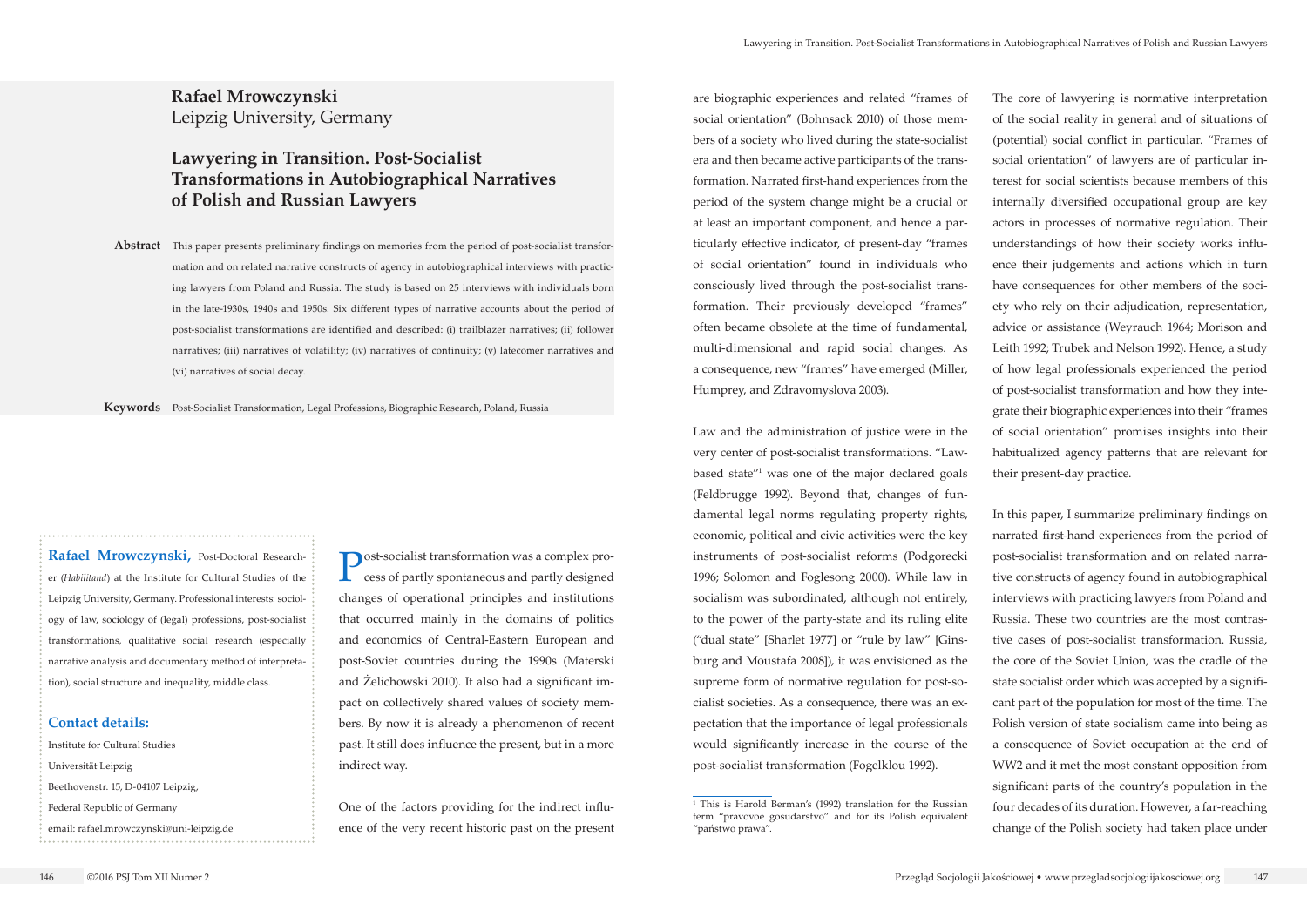the banner of "building communism"—even if the outcomes of this change were very different from the proclaimed goals. During the state-socialist period, Poland had been transformed from a predominantly rural country into an industrial and urban society with a significant middle stratum. An analogous socio-structural change had also taken place in the USSR. But, in Poland, many members of these newly emerged social macro-groups—industrial workers and "socialist intelligentsia"—had become key supporters of the large-scale protest movement "Solidarność" that facilitated, within a decade, the systemic change of 1989 (Kwaśniewicz 2003).

Polish and Soviet legal systems differed from each other despite the model character that the latter was supposed to have for other countries of the Soviet bloc (Westen 1988; Lityński 2005; 2010). Last but not least, Polish and Russian legal professions developed in very different directions during the post-socialist period as regards their institutionalization. In Poland, strong regimes of professional self-regulation (*samorząd zawodowy*) emerged and became the model for the institutional professionalization of other occupational groups (Antkowiak 2012). The organizations of the Soviet Bar (*advokatura*) de facto lost their self-regulatory power in the early 1990s and the reign of "free market" had begun (Mrowczynski 2012; 2014; in press).

## **Data and Method**

To answer the research question outlined in the introduction, I used narrative autobiographical interviews conducted between June 2010 and June 2015 in three different regions of Poland and in three dif-

ferent parts of the Russian Federation for a still-ongoing research project "Societal Transformation, Changing Legal Systems and Professional Habitus of Polish and Russian Lawyers."2

The sampling strategy followed the principle of maximal structural variation (Kleining 1982), but elements of "theoretical sampling" (Glaser and Strauss 1967; Charmaz 2006) were included at a later stage of data gathering. The structural sampling criteria beside country and region were gender, age cohort, forms of professional practice and content-related specialization. This sampling outline was operationalized as a procedure of multiple-snowballing, that is, search for interviewees through several institutional access points and interpersonal networks in different segments of the respective juridical field.

Two structural sampling criteria are of particular relevance for the topic of this paper: age cohort and form of practice. I interviewed lawyers from two broad age groups: (i) those born in the 1940s and 1950s (including a few "outliers" born in the 1930s) and (ii) those born in 1970s and early 1980s. As regards the type of legal practice, I exclusively focused on lawyers who represent and consult clients (either individuals or organizations). I did not interview active judges and prosecutors, although several research participants worked as judge or prosecutor (or even as both) in the past. This focus on "representing lawyers" is motivated by four considerations: (i) these lawyers constitute the most numerous segment of the profession in both countries; (ii) their activities were subjected to particularly far-reaching changes during the post-socialist transformation; (iii) one of the groups among these lawyers, the advocates, were an organized and partly self-regulated "proto-profession" with a significant degree of collective autonomy already at the time of state socialism in both countries; (iv) Russian judges and prosecutors constitute closed, even secretive occupational groups which are difficult to access for a foreign researcher.

The interviewing technique followed the modified recommendations by Schütze (1977; 1983) and Rosenthal (2005). I focused my initial narrative stimulus on occupational biographies. Nevertheless, many interviewees expanded their storytelling to other, mainly private, aspects of their lives. My follow-up questions aimed at obtaining additional extensive and more detailed narratives.

A total of 95 interviews (41 in Poland and 54 in Russia) were conducted. 47 of these interviews have been already transcribed by native speakers of the respective language. I coded these transcripts using a combination of "sensitizing concepts" (Glaser and Strauss 1967; Blumer 1998) operationalized as initial codes and the open-coding procedure (Strauss and Corbin 2008). Two main sets of sensitizing concepts are represented in the code list: biographic codes which refer to different life-history periods or events like "higher education," "post-graduate professional training," "biographic changes" and inter alia "impact of the post-socialist transformation." The other set of sensitizing concept is inspired by the literature on sociology of (legal) professions and sociology of law. The second set of codes is of no immediate relevance for the topic of this paper. The additional group of codes is based on Schütze's (1983; 2007) typology of modes of speaking: narrating, reporting and argumentation. Here, I also accounted for the distinction between argumentation and evaluation proposed by Nohl (2009).

In the process of analysis done for this paper, I compared segments of transcripts focused on the impact of the post-socialist transformation on interviewees' own professional activities. My main interest was the narrative representation of interviewees' agency (or of the lack thereof) as indicated by the dominance of particular "biographic process structures" (Schütze 1981; 2007) in the thematically relevant pieces of storytelling.

It turned out that not all of the coded transcripts include explicit references to the post-socialist transformation as a process that influenced the interviewee's own life. In particular, many interviews with persons from the younger cohort include no such data segments at all. Other research participants who were born in the 1970s or in the early 1980s mention the time of post-socialist transformations only briefly,

<sup>2</sup> The extensive interviewing was made possible by a generous five-year stipend from the German Academic Exchange Service (PKZ 10/01216). During this time, the author of the paper was affiliated as Assistant Professor at the Department of Sociology of the National Research University Higher School of Economics in Moscow, Russia. The Russian part of the study was funded by the "Academic Fund Program" of the Higher School of Economics in 2012-2014 (research grant No. 12-01-0142). The field research in Poland was made possible by a four-month visiting fellowship at the Institute of Sociology of the University of Warsaw, Poland in 2013. I am also much obliged to Kaja Kaźmierska, Katarzyna Waniek and their research team at the University of Łódź, Poland for repeated opportunities to discuss with them my primary data from the Polish sub-sample. Similar opportunities of joint Russian-transcript analysis were offered to me by Elena Rozhdestvenskaia and Viktoriia Semenova at the Institute of Sociology of the Russian Academy of Sciences in Moscow, as well as by Elena Bogdanova, Kseniia Brailovskaia and Aleksandr Kondakov at the Center for Independent Social Research in St. Petersburg, Russia. Last but not least, two anonymous reviewers for the journal *Przegląd Socjologii Jakościowej* deserve the credit for sharing with me their invaluable comments.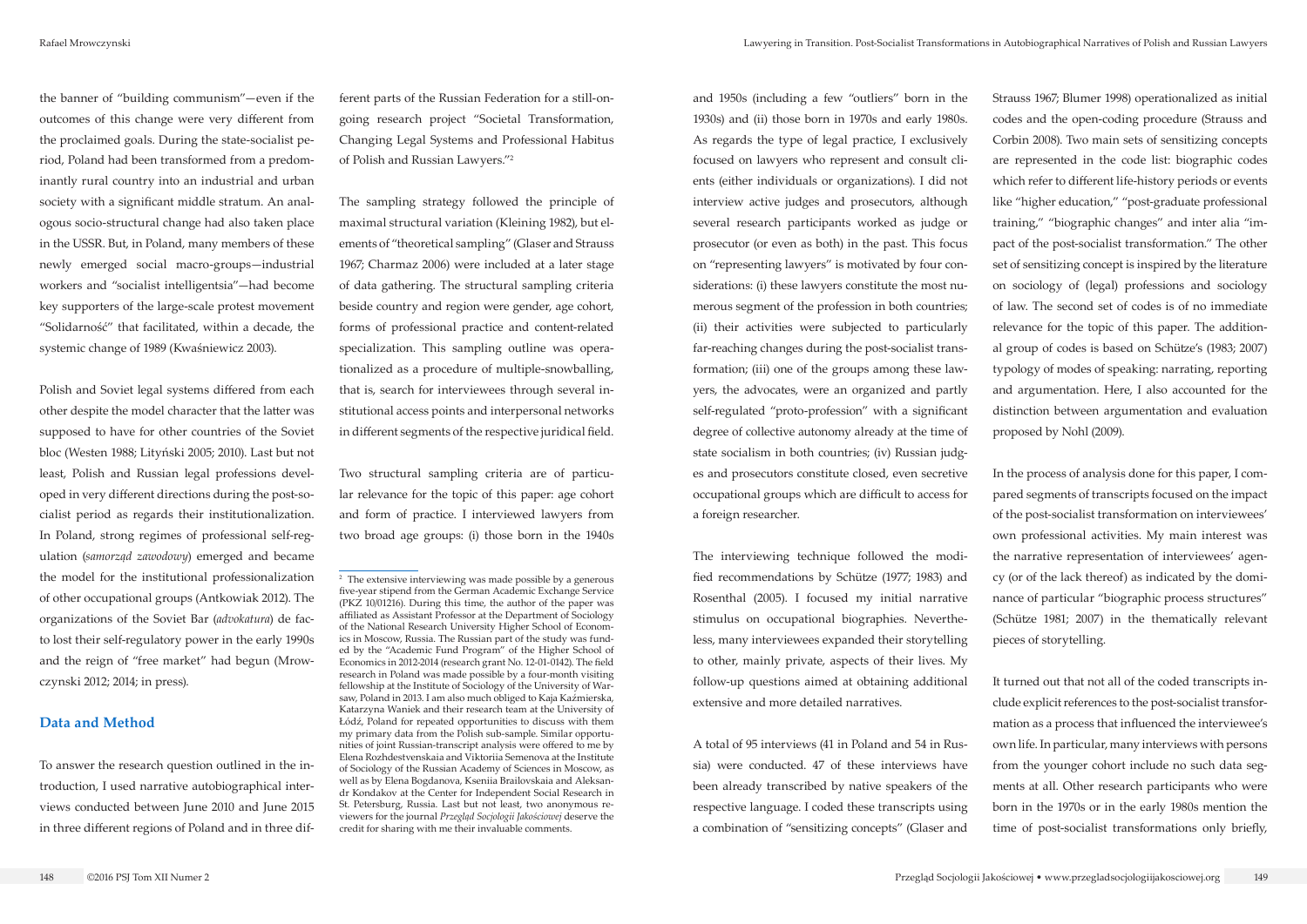usually when talking about their reasoning behind the selection of the major for their tertiary education (in both countries, economics and law were the most popular specializations among high-school graduates during the 1990s [Łojko 1999; Turturica 2006]). All extensive narratives about the impact of post-socialist transformation on their lives were told by older interviewees who had already practiced law before the system change. The following findings are based on this subsample of 25 interview transcripts: 15 Polish and 10 Russian cases.

The six types of narratives presented below were constructed step-by-step in a series of case comparisons based on the criteria outlined above and on the relevant transcript segments, that is those referring to the interviewee's professional life at the time of post-socialist transformation. An important intermediate step was an extensive memo<sup>3</sup> that summarized each case (i.e., each individual set of narrated first-hand experiences from the period of system change) in content-related and in narrative-structural terms. The latter means the way in which an autobiographical story is told, especially what are constellations of narrator's agency vis-á-vis structural conditions of his or her actions. Narratives characterized by similar structural features of storytelling were then used to construct each of the six types.

#### **Findings: Narratives of Transformation**

Polish and Russian legal practitioners narrate their experiences of post-socialist transformations in six

different ways. In the following subsections, I will describe each of these six types. Every type description includes exemplary case summaries that illustrate the respective type characteristics. I will more extensively present the first type ("trailblazer narratives"), because it gives the overview of (perceivable) possibilities which opened during the time of post-socialist transformations. Descriptions of other types build in part on this overview.

### **Trailblazer Narratives**

Some research participants present themselves in their autobiographical stories as trailblazers of post-socialist transformation in the domain of their professional practice. The period of system change appears in these narratives as the time of great opportunities to start something new. They tell extensive stories about their early ventures into new fields of legal practice, about new clients (mainly businesspeople and private companies) for whom they started working in the early days of the nascent market economy and, last but not least, about their pioneering activities that transformed the organizational forms of the professional practice.

These stories are dominated by "biographical action schemes," the narrative representation of proactive agency. The respective interviewee always seems to be the epicenter of all events. He or she is embedded in structural conditions, but not strictly determined by them. He or she identifies new opportunities that emerge as the structural conditions start to change. The key characteristic of trailblazer narratives is that actions undertaken by the respective storyteller have the power to change structures (at least a little

bit), that is to create new institutional settings and to introduce novel practices. Narrators of this type present themselves as those who create new trails as they move into unchartered territories.

Most of these narratives focus on three major aspects of the post-socialist transformation: (1) changing organizational forms of practice; (2) changing contents of practice in combination with winning new categories of clients; (3) expanding one's activities into new domains beyond the jurisdictional boundaries of lawyering.

The practice of law was confined to two major organizational forms during the state-socialist period in both countries. Most in-house lawyers were salaried employees of state organizations (production factories, governmental offices, etc.). Very few of them worked for private companies that operated in Poland under strict state regulations. Advocates, one of the very few free professions that existed within the state-socialist order, were obligated to practice in legal consultation offices (LCOs; *zespoły adwokackie*, *iuridicheskie konsul'tatsii*) that existed under the umbrella of regional Bar organizations (*Okręgowe Izby Adwokackie*, *Kollegii Advokatov*). LCOs were officially considered to be "collectivist" settings compatible with "socialist principles", but in fact most of them operated as conglomerates of solo practitioners who shared office space. The degree of centralized coordination within LCOs was higher in the USSR than in Poland.

As the state-socialist system began to disintegrate and first reforms were introduced, research participants who tell "trailblazer stories" saw a window

of opportunity opening. Some Polish advocates decided to leave their LCOs at this early time and started either solo practice or established partnership law firms with their colleagues. It was possible in Poland even during the late-socialist period to practice as a sole advocate without an LCO affiliation, but this option required special permission from the minister of justice. Such permissions were issued very rarely before the end of the 1980s.

Interviewee01, a male advocate who practiced in an LCO in one of the big Polish cities, used his personal ties to a high-ranking ministerial official in the first reformist government (they used to ski together) and obtained permission for his solo practitioner's office (*kancelaria indywidualna*). Interviewee04, another male advocate who practiced in the same city, but in a different LCO, lacked interpersonal networks within the new political elite. He transformed the organizational form of his practice step-by-step. First he established a partnership (*spółka*) with a colleague from his LCO without officially leaving his previous setting. He severed his ties to the LCO only, when it had become clear for him that market and democratic reforms were really taking roots in Poland. Interviewee04 used the potential of the new legislation on private business activities and on corporate legal entities. Interviewee01 based the transition of his organizational form of practice on an exceptional regulation that existed in the 1982 Statute on the Bar (*Ustawa Prawo o Adwokaturze*), and on his social capital.

Soviet/Russian advocates had no option to launch solo practice at the beginning of the transformation without losing their Bar membership. But, Interview-

<sup>3</sup> For memo-writing as a pivotal analytical technique in "Grounded Theory" see: Glazer and Strauss (1967) and Strauss and Corbin (2008).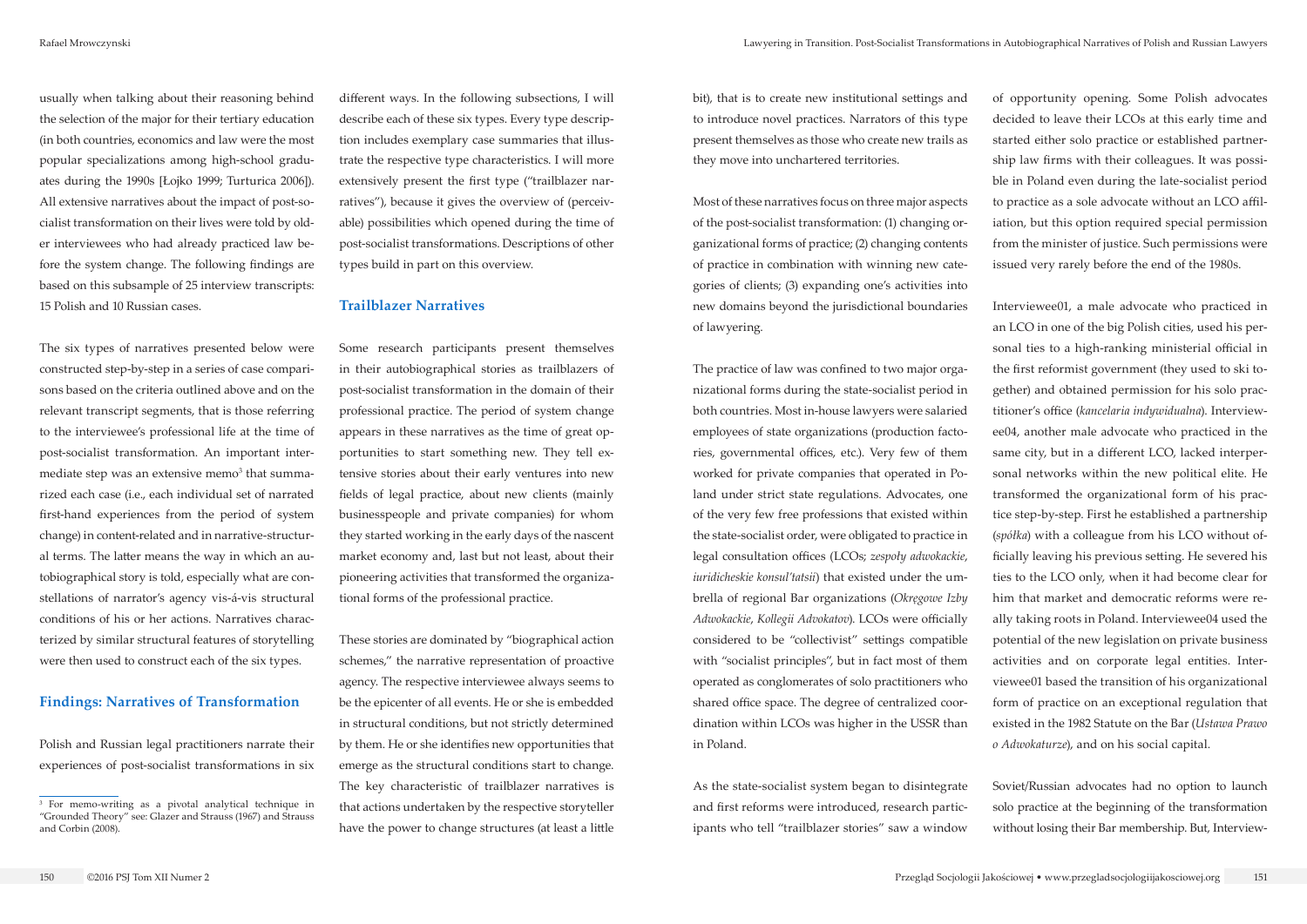So I was defending these prosecutors in a civil trial. And the brother of the {high-ranking} prosecutor {…} was {executive position in} the legal department at the ministry of treasury. And I said to him: call them {i.e., tax inspectors} and tell them so they quit going after me. What does it mean that I run a firm? I do run a firm, but we have no profits! (4) These guys at the ministry of treasury were thinking really hard what to do in this situation. {…} I said: Listen, do all these problems occur only due to the word firm? So how would it be if it was not named a firm {*firma*} but just an office {*kontora*} of some kind? Would you still require me to pay {corporate} taxes? So you are running an office? Yes. Well, we would claim no taxes from you in this case. Fine. Let's postpone our conversation for a week. {…} We quickly changed the paperwork and re-registered {the law firm}. {…} We were not called '{name} advocates' firm' {*advokatskaia firma*} anymore. We were called '{name} advocates' bureau' {*advokatskoe biuro*}. {...} And after one week I came again {to the

ee07, a male advocate who practices in one of the biggest Russian cities, successfully transformed the LCO that he headed by the end of the 1980s into the reportedly first "advocates' bureau" (*advokatskoe biuro*) in the entire country. It was a peculiar Russian form of partnership law firm. First he used his extensive interpersonal networks within the federal government to convince a deputy minister of justice to grant him permission for such an "experiment." Then he convinced the head of the local "College of the Bar" (*kollegiia advokatov*) to provide him with the maximum of financial autonomy. Finally, he averted an attempt by the Tax Inspection to subject his new organization to corporate taxation. His vast social capital is presented as the crucial factor for his success:

ministry of treasury} (1) And again, I met the top execs there. I said to the deputy minister, listen {…} we are not a firm. We are a bureau. {…} Oh really!? Why do we waste our time then? It is so great to interact with such a pleasant and smart guy! That's how our paths have parted. And thereafter everybody knew in {city}: if you want to be independent, you should establish a bureau and not a firm. That's how advocates' bureaus came into being. [07:3859-3894]

The most remarkable thing in this strongest of all trailblazer narratives is the fact that Interviewee07 never presents himself as a petitioner who asks those in power for a favor. Instead, he appears as the great mastermind who always finds a way to exert pressure on other players and comes up with innovative ideas.

This story also exemplifies a key feature of the post-socialist transformation: its *imitative creativity*. Interviewee07's declared goal was to establish a partnership law firm emulating the model of US law firms. But, confronted with the reality of early post-socialist society dominated by excessive regulation, bureaucratic red tape and informal networks, he had to create an organizational setting that is distinct from the envisioned model. For example, all advocates in an "advocates' bureau" are officially "partners." There are no salaried associates. Otherwise the legislation that bars advocates from employment relations would be violated and the organization itself would be subject to corporate taxation.

Some in-house lawyers also created trails that led them to new organizational forms of their professional practice. Polish legal counsellors (*radcowie prawni*) referred to the new legislation on private business activities and to the 1934 Commercial Code (*Kodeks Handlowy*) which had been partially left in force throughout the state-socialist period. Interviewee71 and interviewee72, both female legal counsellors in one of the big Polish cities, established a partnership law firm after they realized that there were many potential new clients around—mainly people in the process of starting their businesses. Initially these interviewees serviced such clients as subcontractors of an advocate. At this time each of them was still employed in a total of 1.5 full-time positions (*na półtora etatu*) in two different state organizations. Legal counsellors were allowed, under the socialist legislation, to work for several organizations simultaneously as long as the total of their job positions did not exceed 1.5 full-time positions. Interviewee71 and Interviewee72 discontinued their full-time employment, as they established their law firm, but they still remained in their 0.5 positions. Hence their transition from salaried to fee-for-service practice was gradual. Another important detail in their narratives (obtained in separate interviews) was the transformation of their previous employment contracts into long-term servicing contracts with fixed monthly fees. I denote this new form of practice as "external in-house lawyering." It has become quite popular not only with Polish legal counsellors but also with Polish and Russian advocates, because it offers a combination of relative financial stability with more autonomy vis-à-vis clients.

Trailblazer narratives also can be built around narrator's pioneering practice for new categories of clients in emerging fields of law. In both countries,

the most important trend at the time of the early transformation was the rise of entrepreneurship. Hence, the rapidly increasing demand for legal expertise came mainly from business clients. Several Polish interviewees report that the 1934 Commercial Code—for decades a marginal piece of legislation which was barely mentioned in law schools at the time when they studied—moved into the very center of their practice after the bill on private business activities had been passed by the end of 1988. A vivid example here is a story told by the Interviewee04:

I remember setting up the first joint-stock company {spółka akcyjna}. {…} The commercial division {of the court} was in {street} /uhm/ {…}. I appeared there with an application to set up {…} a joint-stock company. «laughing» They looked goggle-eyed at me: But sir, nobody has ever established a company in here. << laughing >> And how do we know what to do? {…} This section of the code prevailed {…} of the commercial code from the time before WW2. /mhm/ And we well… we made use of it and I went to buy… {…} And I bought Allerhand's legal commentary on the commercial code somewhere. I don't know where. I made a photocopy of it and I brought it with me to the court to have the company registered and for them to read it through /mhm/ <<laughing> to learn from the commentary whether they can register or not.> And so they would register. And afterwards to be honest afterwards registrations were rather serial. [04:1108-1143]

In this data segment, the interviewee explicitly presents himself as the person who was able to find a way to do something that judges in charge of company registrations had never done before. His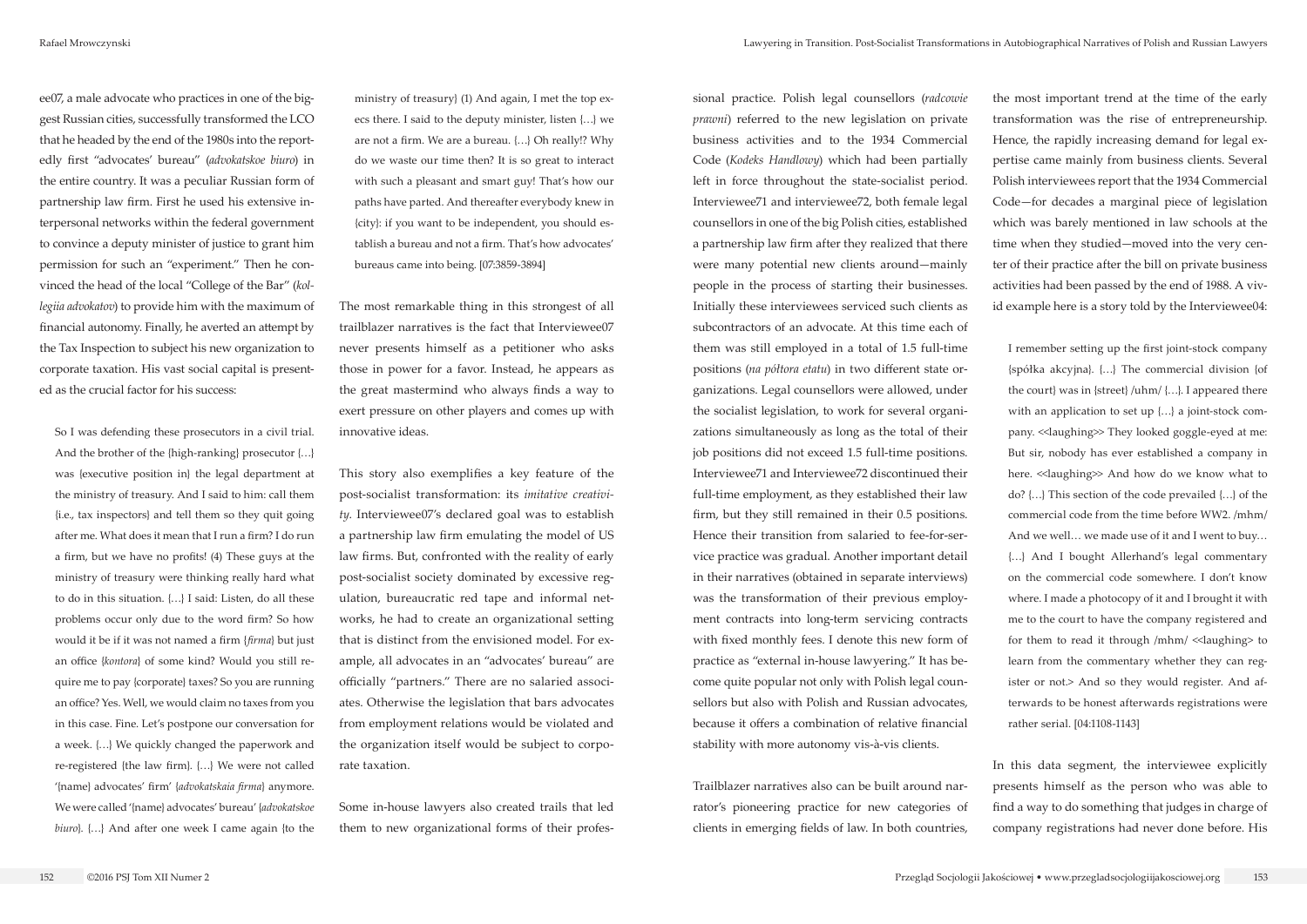activities appear as pioneering. Later this kind of practice became routine. This is the key feature of a "trailblazer narrative."

Tax law was another marginal field of legal practice in the socialist period when most of the economic organizations were state-owned. Interviewee74, at the time of the interview, the main owner of a thriving "boutique law firm" (dispute settlements) in one of Poland's biggest cities, learned this legislation already in the second half of the 1980s, when he worked as in-house lawyer for private companies with "Polish émigré capital" (*firmy polonijne*). At this time this field of law was quite underdeveloped and allowed for a lot of "creative lawyering." As a consequence, he entered the period of post-socialist transformation with specialist legal expertise that was highly demanded in the nascent market economy.

In Russia, the legislation regulating private business activity was entirely new. The bill on "cooperatives" re-introduced private enterprise to the Soviet society for the first time since the NEP period of the 1920s. The interest in this new law and the practice for clients who started to operate under it are among the core themes of Russian trailblazer narratives.

The third major theme of trailblazer narratives is the expansion of interviewees' activities into other fields than practicing of law. This process is presented as a free choice of the narrator and as an enrichment of his or her biography. In other words, it appears as something intended and not as a result of external social forces interfering with research participant's biography as it is the case in "narratives of volatility" (see below). Interviewee68, a female legal counsellor who practiced in a city in Western Poland, was appointed as a member of several supervisory boards of sole-shareholder companies of the State Treasury (*jednoosobowe spółki skarbu państwa*) and she even headed one of them. She became eligible for such positions after she graduated from a special training program at the very beginning of the 1990s. Her participation was funded by her then-employer organization which was due for privatization soon.

#### **Follower Narratives**

Follower narratives have a lot in common with trailblazer narratives. Those who tell them also present the post-socialist transformation as a period of new, attractive opportunities. The same changes of the legislation, of the client base and as regards organizational forms of their practice are mentioned in this context. The crucial difference is that "followers" started to pursue these opportunities later than "trailblazers." They moved along already existing paths presented by "trailblazers" as their creations.

"Biographic action schemes" are still the dominant "biographic process structure" of these narratives, but the content is less dramatic and less spectacular as compared to trailblazer stories. The themes of fighting for one's envisioned goals, risk-taking and uncertainty are absent. Narrator's embeddedness in social networks strikes out as the dominant factor that made the post-socialist transition of his or her practice possible and rather smooth.

The story told by Interviewee10, a female advocate who practices for corporate entities in one of the biggest Russian cities, has some commonality with

trailblazer narratives as regards the major shift in her professional interests. In the late 1980s, she gained her first experiences in new domains of lawyering when she consulted a German-Israeli joint-venture firm and several domestic "cooperatives." But, she did this work still as a member of her LCO. She remained in the Soviet-style practice setting well into the first half of the 1990s. In 1993, she joined an "advocates' bureau" established by a friend of hers who was one of the most prominent members of the profession at this time. They knew each other since Interviewee10's apprenticeship (*stazhirovka*) at the very beginning of the 1980s. She kept working at this law firm until 2001 when its founder decided to discontinue his active Bar membership and became a public servant. Soon thereafter, Interviewee10 established her own small law firm together with her twin daughters who earned law degrees and apprenticed at the law firm where their mother was one of the partners. This is how she presents the change in her professional life during the post-socialist transformation:

[I]n the LCO, everybody practiced on his or her own. But, then the time had come in Russia, in the USSR when…well, let's say it is very difficult for a single person to work on a big project, for example, the foundation of a new joint-venture company (…) It means, it had become clear that a cooperation with other advocates would create opportunities to provide legal assistance of a better quality, to do it faster and at a higher level of professionalism. And this makes you more competitive. And I received an invitation from a very famous advocate… he already had his {advocates'} bureau… an invitation to join him as a partner. [10:659-676]

The narrator presents herself as someone who identified and used the opportunities opened by the post-socialist transformation, but she does not advance the claim that she was among the first lawyers who moved in this direction. She left her LCO at a time when the trend towards new forms of practice was clearly discernable and the corresponding organizational structures had been already established by others. Interviewee10's friend is by the way another Russian lawyer who claims to be the creator of the very first "advocates' bureau" in the country. "Trailblazers" tend to compete with each other by presenting themselves as the real spearhead of change. "Followers" do not get involved in this kind of symbolic competition.

## **Narratives of Volatility**

Narratives of this type are built around changes not intended by the research participant as his or her long-term strategy. The volatility results from the interaction between events resulting from post-socialist changes and interviewees' attempts to adapt to them. The "trajectory" frequently occurs, but it is not the only "biographic process structure" present in these stories. "Biographic action schemes" also appear in them as representations of narrator's reactive agency.

The reported volatility of occupational careers can either take place within the juridical field or it can result in a (temporary) transition into jobs only indirectly related or entirely unrelated to the practice of law. Since all research participants were selected on the basis of the fact that they worked as some kind of lawyers at the time of the interview,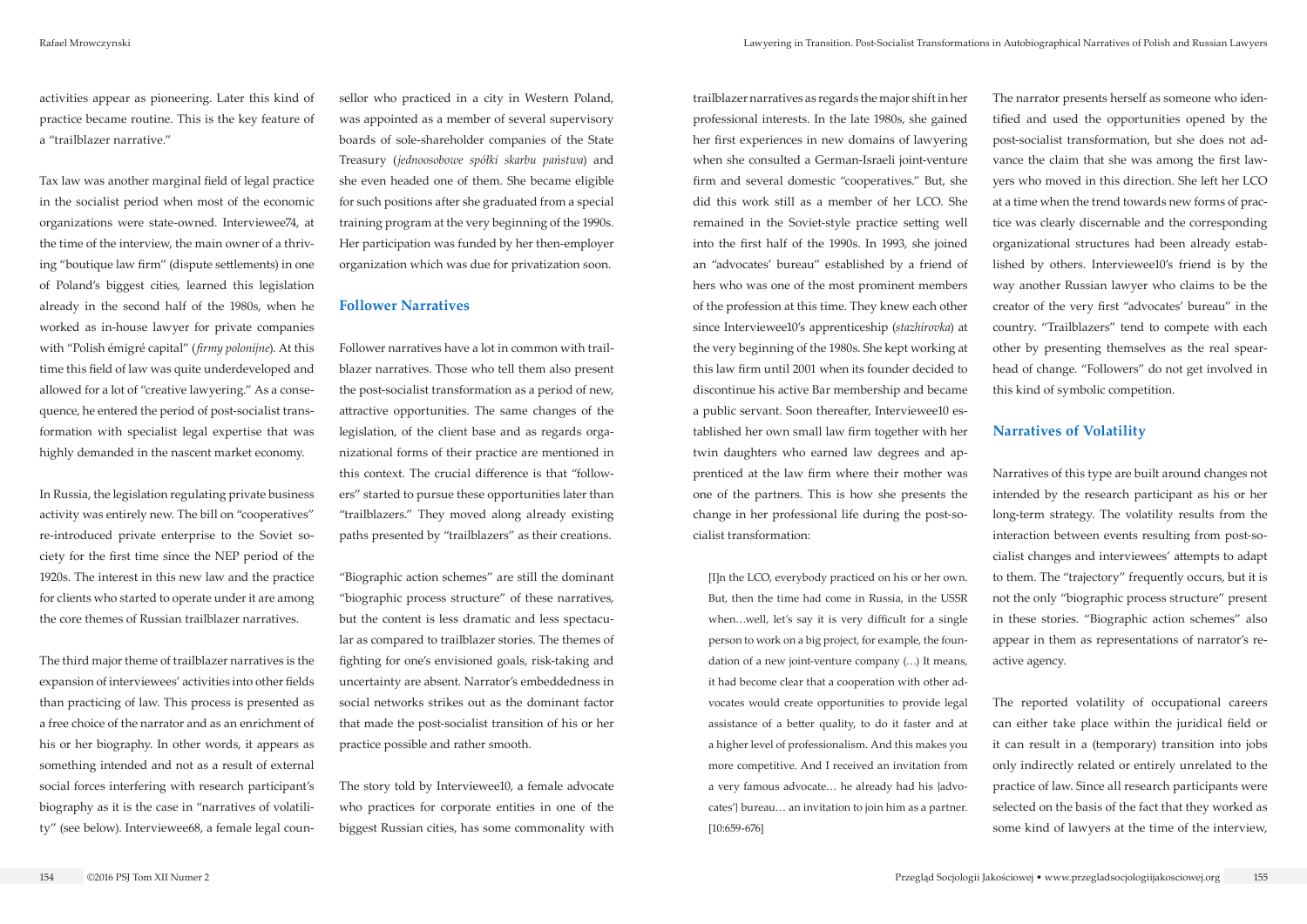all departures from law-related occupations had to be temporary in their cases. Individuals who were lawyers in the past, changed into a different occupational field and never returned to the practice of law, were not interviewed, because they did not meet the most fundamental sampling criterion.

Interviewee24, a male advocate who practices in a big Russian city, was a judge in the second half of the 1980s. Before that he worked as a prosecutorial investigator (*sledovatel' prokuratury*) and this earlier job is described by him as his most favorite one. He decided to become a judge, because he assumed that it would be easier to get a one-family apartment as a member of the judiciary. Improving the housing conditions of his family was his top objective at this time. But, he realized quite soon that his hopes were unfounded and then an additional conflict with his principals emerged.

I resigned from the bench, but at this time, it was also very difficult to be admitted to the BAR. /mhm/ There were some SPECIFIC DIFFICULTIES here. And I became (2) a FREELANCER. {…} In eighty-eight, the bill on cooperatives had been passed. It allowed the establishment of cooperatives. I contacted the {name} cooperative, but these guys were not interested in new members. I contacted a second one. {…} I visited them and said: Look, I used to work as a judge and so on. I would like to get involved in this kind of business. Yes, yes, yes, you are welcome. We have a shortage of personnel right now. You can start today, right now. I stayed, clients contacted me and I advised them. I got the money. It was instantly half the monthly salary of a judge. /uhm/ This was one thing. Another thing that surprised me, was the fact

that this cooperative {name}… Well, it turned out that one founder of the cooperative {…} was a trade-union official. He had no education in law. And the second guy was a physician. And they were running this cooperative {name} and I was the only judge there. To cut a long story short (2) I consulted a few clients and I decided to set up, together with a friend, my own cooperative. Someone offered us office space, but the premises required renovation. Eventually we ditched the idea. Simultaneously, some other problems occurred. And (0.5) an acquaintance of mine called me and said: Forget about this hare-brained idea. They need a lawyer at {a municipal company} in {name's} office. I can recommend you if you want. I answered: Fine, let's do it. I left everything behind me and I went to {name} for an in-house job in the legal department. [24:2815-2854]

"Juridical cooperatives" were quasi-law firms established by individuals who were not advocates (Bar members). Some of these people had experience in practicing law as prosecutors, in-house lawyers or police officers who are considered to be legal professionals in Russia if they hold a higher-education degree (e.g., from a police academy usually attended in the night-school mode [*vechernee obuchenie*]). Others ran their "juridical cooperatives" without having any professional credentials as it was the case here. Interviewee24 earned there more than at the judiciary, but he must have been dissatisfied with this form of practice because he first went for an inhouse job and soon thereafter he accepted another offer coming from one of his friends who started a timber business. As a consequence, he quit practicing law at all for about two years. However, he found out quite soon that he "is not made for business," because he worried more about salaries for his lumberjacks than about profits of his company. His income was very unstable and his wife who was a poorly paid teacher at this time convinced him to apply for the Bar membership. Interviewee24 passed the Bar exam in 1993 and since then he has practiced as an advocate. Initially he was a member in a Soviet-style LCO. After the 2002 Statute on the Bar (*Zakon ob advokature i advokatskoi deiatel'nosti*) had come into force, he established a solo-practitioner's office (*advokatskii kabinet*). He is not very enthusiastic about the type of work that he has done as advocate for two decades. He characterizes it as a "boring routine" and regrets that he quit his job as prosecutorial investigator in the mid-1980s.

The character of the story told by interviewee24 is different from "trailblazer" and "follower narratives" despite some similarities. On the one hand, it is also a narrative about a far-reaching biographic transition; its author presents himself as someone who actively searched for new options. But, on the other hand, his story lacks a clear focus on a new career goal. There is neither a vision of doing something entirely new nor an idea of following a clearly defined path in it. Instead, it is an open-ended process of searching by trial and error for a new professional role in an uncertain social environment. This volatile process is determined by both, structural conditions (e.g., the "social closure" of the Bar), as well as the narrator's preference-driven agency.

## **Narratives of Continuity**

Narratives of continuity often do not appear to be narratives about the period of post-socialist trans-

formation at all. Sometimes these life stories are even told in a way that makes it difficult to identify any chronology; they are collections of case narratives which can hardly be located within a historic frame. The explicit statement about the continuity between the socialist and the post-socialist period of the narrator's life is usually elicited by the interviewer's targeted questions.

Interviewees who present this type of story usually specialize in criminal defense or in civil-law practice for individuals, they do divorces and wills. Or they are still generalists. The latter implies that they focus on cases brought by individual clients. It is hardly surprising because these fields of legal practice have changed less significantly at the time of the transformation than the domain of corporate and business law.

Interviewee73, a male advocate practicing in one of the big Polish cities, has spent almost his entire professional life since the late 1950s in the same office. For more than three decades he was a member of the LCO located there. When the LCO was officially dissolved by its members in 1992, he became a solo practitioner from the legal point of view (*kancelaria indywidualna*), but he remained with several colleagues—also newborn solo practitioners and former LCO members—in the same premises. He mentions his initial plans to transform the LCO team into a "strong law firm" ("*mocna kancelaria*"), but he admits that they never materialized, because his colleagues were very eager to practice on their own. He characterizes the true nature of his LCO during the socialist period as a "cluster of solo practitioner's offices" (*zespół kancelarii indywidualnych*) and he uses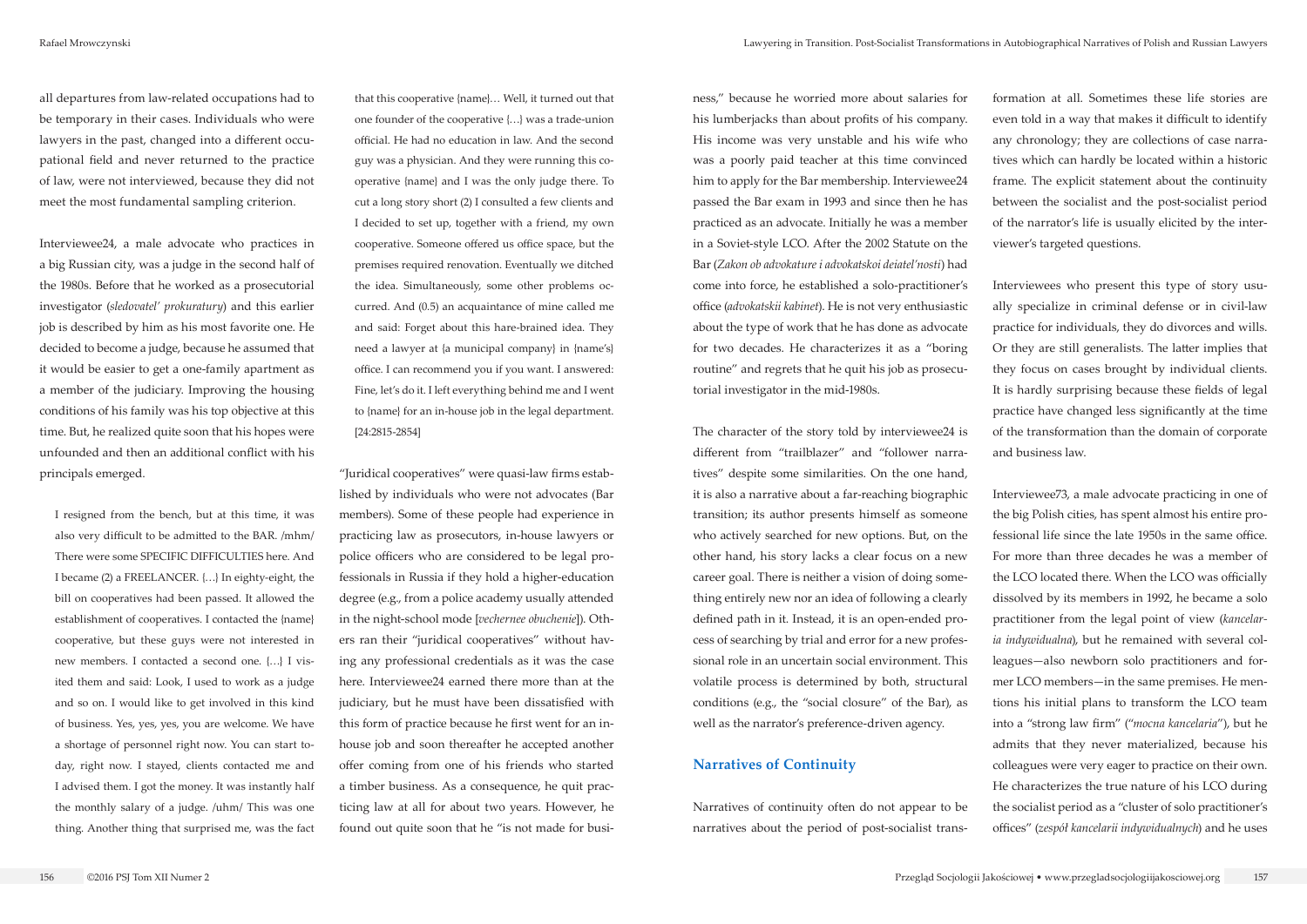exactly the same expression when speaking about his practice setting at the time of the interview. The profile of his practice did not change either.

I have been a generalist all the time and I am a generalist today. I mean it as regards to the categories of cases. I handle very different types of cases. /uhm/ I don't hesitate to accept any kind of cases. /uhm/ Well, maybe (1) working for business companies is something that implies too much specialization /uhm/ (0.5) I would have to cooperate with an accountant. Can't do it. [73:5960-5968]

The impression of continuity that bridges the socio-economic rift of 1989 is emphasized in this data segment by the interviewee's backpedaling from his initial self-characterization as generalist practitioner. He admits that, in fact, there is a category of clients and cases which are outside the domain of his professional practice. These are exactly those clients and cases which came into being during the post-socialist transformation. They represent the changed social world around his unchanged way of practicing law.

There is also a peculiar subtype of narratives of continuity presented by interviewees who transformed their professional practice long before the beginning of the system change. For this reason, they do not perceive transitions in their professional lives at the beginning of the 1990s as real changes. When asked explicit questions about it, they deny that the post-socialist transformation had had any impact on their biographies.

Interviewee37 practiced at the time of the interview as advocate in a city in the Urals. In the 1970s, he

worked as in-house lawyer for the social-security department of the Regional Executive Committee (*oblispolkom*). Then at the beginning of the 1980s he was "invited," as he puts it, to join the regional Bar by the then-head of the Regional College of the Bar. It is a remarkable detail, because the access to the Soviet Bar was very difficult and most applicants had to wait for years before they were admitted (Jordan 2005). After becoming an advocate, he was immediately appointed as the head of a newly established quasi-LCO whose members specialized in pension-related litigation on behalf of social-security departments of District Executive Committees (*raiispolkomy*). These municipal units reported to the social-security department at the regional level where Interviewee37 had worked for several years. In other words, he had made the transition to an "external in-house lawyer" long before the post-socialist transformation started. There is some evidence in the transcript that he actively sought the "invitation" to the Bar. He mentions two talks that he gave at annual conventions of the regional Bar on the topic of pension-related litigation when he was still working in-house.

The legal foundations for the litigation that he had been doing during the 1980s abruptly disappeared when the Civil Code (*Grazhdanskii kodeks*) was amended in the early 1990s. But, for him it was not a problem because he instantly found a new longterm client. It was the newly established Pension Fund of the Russian Federation that took over a part of the responsibilities from the dismantled executive committees. The regional office of the Pension Fund had no in-house lawyers at all in its initial years and Interviewee37 did this job. In this capacity, he was involved in some pioneering litigation. He also trained and mentored an entire cohort of Fund's in-house lawyers before he withdrew from this field of practice in the mid-2000s.

Despite discernable changes in his professional life around 1991, Interviewee37 answered to my explicit question that the post-socialist transformation had no impact on his professional biography. In a sense, he was right, because he had been working on pension-related cases for three decades that span like a bridge over the historic watershed of 1991.

Interviewee37's biography could have been told as a trailblazer narrative. Elements of this type of storytelling are discernable in those data segments where the narrator speaks about his specialized LCO, that is about a period even before Gorbachev's "perestroika." This case demonstrates that there is a discrepancy between the "objective" life-course events and their evaluation in an autobiographical narrative.

## **Latecomer Narratives**

The major theme in latecomer narratives is the alleged fact that the interviewee arrived with a crucial delay in a position which could have become a launch pad for a successful post-socialist career if he or she reached it earlier. The dominant "biographic process structure" is clearly the "downward trajectory" that is the emphasis of structural factors which made it impossible for the narrating individual to benefit from the opportunities offered by the post-socialist transitions. Narrator's agency is documented (in Mannheim's [1952] sense) as passive.

Interviewee66, a female advocate who practices in a small Polish town, started her professional career as prosecutor in the same location in the mid-1970s. She quit this job about a decade later. She names two reasons for this decision: (i) the persecution of her brother, a military pilot, whose friend, also an aviator, escaped to a Western country taking the airplane with him; (ii) a lost criminal trial which made her subject to severe criticism by her principals.

After leaving the Prosecutor's Office, Interviewee66 made an attempt to become an advocate, but she had been unable to find a free spot in an LCO for four to five years. She started to practice as advocate at the beginning of the 1990s.

**I:** But finally you were able, well, how to say, you were able to start practicing law {as an advocate}? **N:** It was a bit too late.

**I:** Yes, yes. But how were you able to achieve this? What were you doing beyond the fact that your application form was in the pipeline {at the regional Bar Chamber}? **N:** Well, the application form was in the pipeline. I was already paying my membership fees and I was waiting. I was patiently waiting (1) until a free spot was found and then I came here. But, it was too late, I think so. /mhm/ Somehow… Well, I was younger, I had more motivation to do this work and the situation was somehow different. There were companies, there were more requests from clients. It was a different time. If I started earlier, my professional life would have developed differently. But, it was too late, I think. TOO LATE! [66:1408-1424]

An extreme passivity is documented in this part of her narrative. Stories told by other interviewees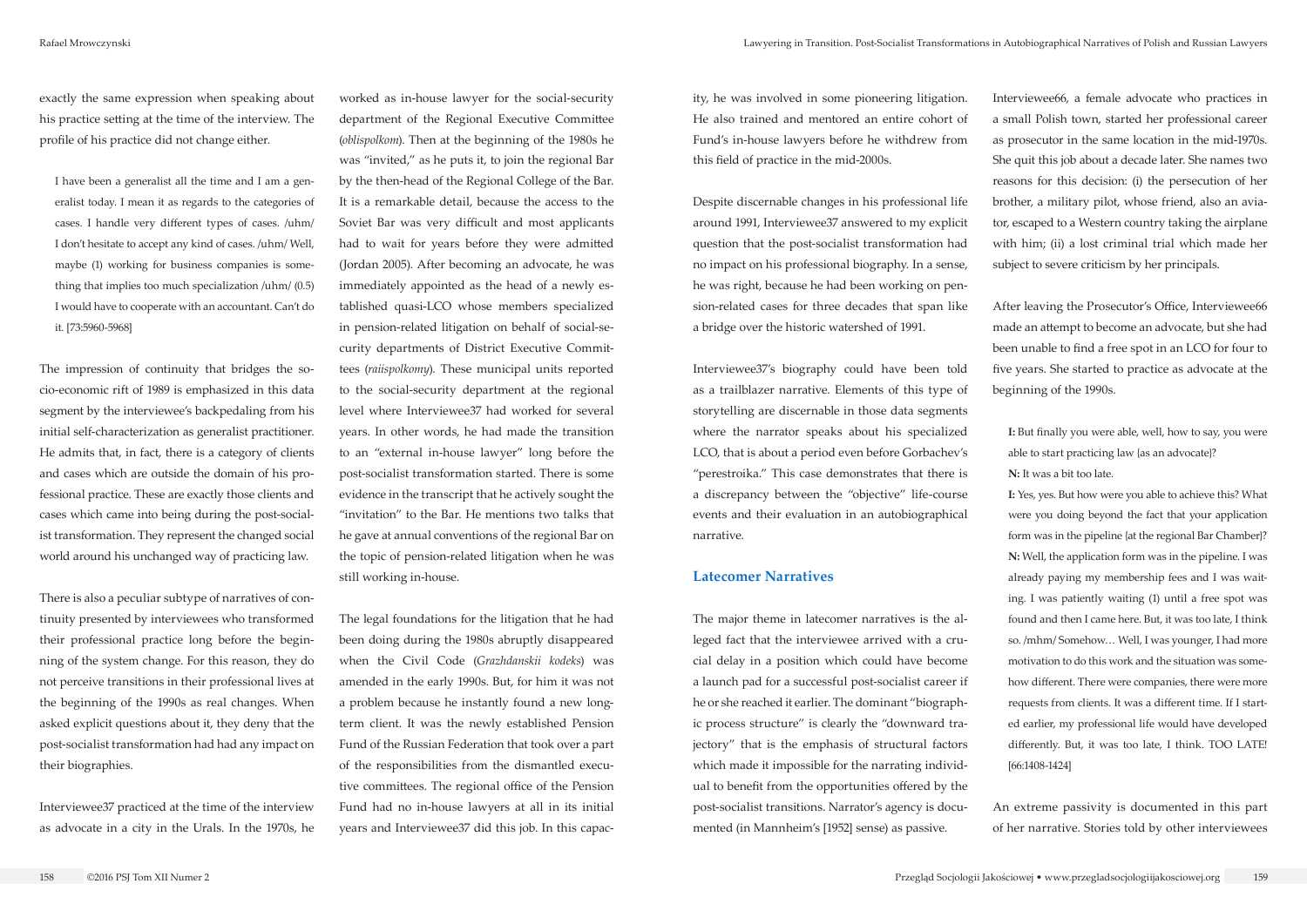including her colleague in the same LCO (Interviewee56) about their processes of Bar admission are different. These lawyers frequently visited the leadership of their future Chamber of the Bar and informally talked to members of LCOs. They often use the Polish word "wychodziłem" in this context. It means roughly: "I got it done by coming again and again." Interviewee56 even mentions an attempt by Chamber and LCO members to extort bribes from him. In these stories, other options than "waiting patiently" are mentioned, even if not all of them were, strictly speaking, legal.

Interviewee66 claims that her late admission to the Bar severely limited the opportunities she had during the period of post-socialist transformation. This claim is not convincing, because she became an LCO member in 1990 or 1991. It was still an early stage of the transformation especially in a small town. If there was a structural factor that impeded her professional advancement, it was rather the provincial location with limited opportunities for business activities. However, as the Polish market economy developed, Interviewee66's town became an important logistic hub. But, shipping companies are not among her clients. She caters to private individuals. The general impression emerging from the transcript is that Interviewee66 has been as passive in her fee-for-service practice as she was in the process of her admission to the Bar.

#### **Narratives of Social Decay**

In narratives of this type, the impact of the post-socialist transformation on interviewee's professional life is embedded in the bigger picture: the

general situation in the country. The end of state socialism is presented as a great catastrophe that undermined the super-power status of the USSR<sup>4</sup>, destroyed the socialist economy and propelled the vast majority of the population into poverty. The practice of law has been fundamentally transformed by these massive social changes too. It became devoid of its true ends related to the ideal of justice and either it degenerated into a mere instrument used by powerful groups for ruthless pursuit of their particularistic goals or it turned into a desperate survival strategy of professionals balancing on the edge of poverty. It is hardly surprising that interviewees who present this type of narrative explicitly characterize themselves as supporters or even "big fans" of the Soviet order. At the same time, they do not buy Putin's recent attempts to revive some elements of the Soviet tradition.

Interviewee36, a female pensioner at the time of the interview, spent most of her professional life working as in-house lawyer (*iuriskonsul't*) in a big Russian city. However, she started her work biography as a manual worker in a textile factory and earned a degree in law from a night-school program (*vechernee obuchenie*) by the end of the 1980s. Then she worked at a state-owned dairy plant in an in-house position until the beginning of the 1990s, when she lost this job due to the crisis-induced layoffs. Before leaving her employer organization, she was allocated a one-family apartment. She negotiated this deal as a severity payment in kind. Her professional career became volatile at the time of

The narrative recollection of the interviewee's past enthusiasm sparked by Gorbachev's promise of political and social reforms is superseded by the negative evaluation rooted in her present-day perception of these events. The crucial act of post-socialist transformation, the dissolution of the USSR, is presented as a decision made by three allegedly intoxicated heads of the core Soviet republics.<sup>5</sup>

the Soviet Union's collapse, but not for very long. After about two years in a poorly paid in-house job at a municipal housing administration, she was able to find a position in the legal department of a regional bank. She had been working there as litigator for about seventeen years until 2010. Her last job before retirement was an in-house position in a construction company which she characterized as "the hotbed of capitalism."

As I said, I ended up in the hotbed of capitalism. It is so horrible! /mhm/ My working life ended in the HOTBED OF CAPITALISM! /mhm/ It would have been so much better if I left my post under SOCIAL-ISM. [36:3205-3208]

Interviewee36's professional career does not look as volatile as many others. But, she presents the post-socialist period as a time of total chaos and decay due to her strong (possibly ex-post) identification with the Soviet order. The key components of her general frame of social orientation are a glorification of industrial manufacturing and a deep skepticism as regards to non-industrial business activities like financial services. She emphasizes several times that she had tried to "hold onto the factory's smokestack" ("*derzhat'sia zavodskoi truby*") as long as possible. This idea was incepted in her mind by a supervisor at the time when she was still working in a manual job at the textile factory. According to her words, an in-house lawyer in a "productive" socialist organization played a positive role by supporting contractual cooperative ties with other manufacturers and retailers. The task of an in-house lawyer in a capitalist organization like a bank was a very different one: he or she was

supposed to assist his or her employer in cheating other people. But, she does not specify how this "cheating" entered her own professional practice.

A segment of the transcript suggests that Interviewee36's "narrative of social decay" is an ex-post construct, at least in part. This is how she recollects the period of "perestroika":

All of us were ENTHUSIASTIC! The perestroika has started in our country. It is impossible to buy a copy of the Ogonyok weekly magazine {one of the most reformist-minded periodicals at this time; RM}. Our Supreme Soviet utters thoughtful words. We will leap forward. We will… ALL of us were inebriated by all of this. It's eighty-five /mhm/ Gorbachev is talking directly to simple folks on the street (3) and then… What did we really know as the Soviet Union was falling apart? Only now we are told that THREE DRUNK DUDES (.) El'tsin (.) and Belorussia and Ukraine convened and DECIDED everything. But, who knew about it at that time? Who knew that the destruction of the Soviet UNION will produce these outcomes? [36:2048-2059]

<sup>4</sup> I was able to identify this type of narrative only in autobiographical accounts of Russian lawyers.

<sup>&</sup>lt;sup>5</sup> It is, by the way, remarkable that she is able to recollect only the name of Boris El'tsin of Russia, but not the names of Stanislav Shushkevich of Belorussia and Leonid Kravchuk of Ukraine.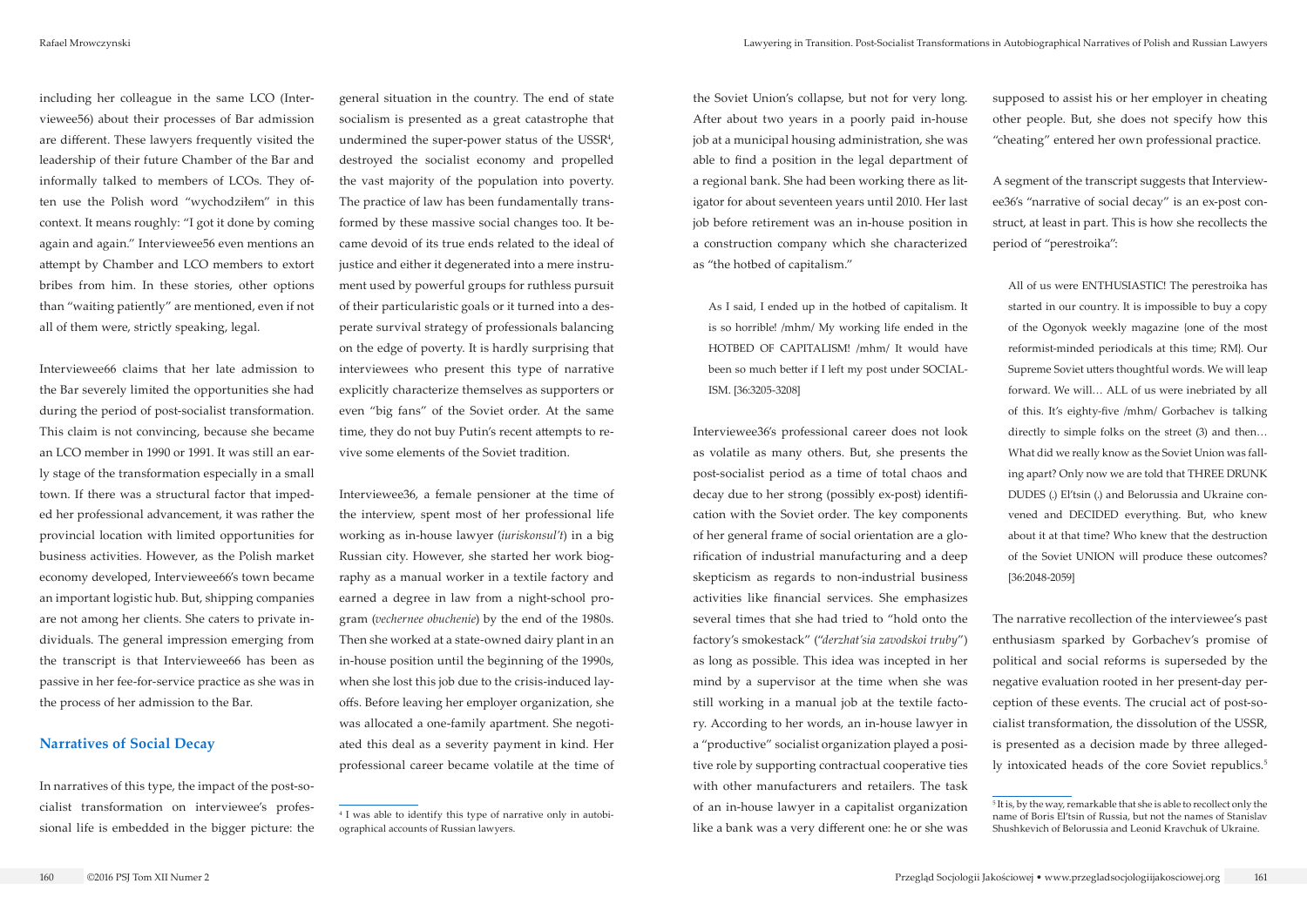of autobiographical storytelling seems to explain, at least in part, why these narrators' post-socialist practices are far from thriving.

It is an interesting finding that narratives of continuity are told only by advocates, that is those legal professionals who worked in fee-for-service practice already during the state-socialist period. As far as some advocates continued to do what they did before the transformation (criminal defense, divorces, child custody, etc.), they were able to avoid radical changes without losing their stable professional positions. Salaried practice of in-house lawyers was subjected in any case to significant changes: either it was given up for the sake of fee-for-service practice, or it was modified by finding more lucrative employment options (in most cases in private business organizations) or it became volatile as state-owned employer organizations entered the turbulent period of economic reforms.

There is one major difference between the Polish and the Russian subsample. Narratives of social decay were found only among Russian autobiographical accounts, while Polish stories of failure and trouble at the time of post-socialist transformation are presented as latecomer narratives. The common feature of these two types of narratives is the overwhelming power of structural changes, but the normative-evaluative framing of the post-socialist transformation is different. In narratives of social decay, the system change appears as an evil force which destroys the interviewee's secure life as a happy Soviet citizen. This seems to be a narrative ex-post representation of the relative acceptance of the state-socialist order in the

USSR. In latecomer narratives, the process of transformation is not depicted as something bad per se. The origins of interviewee's adaptive problems are identified in less general structural conditions: in the case of Interviewee66 it was the "social closure" (Larson 1977; Parkin 2008) of the Polish Bar. This difference can be explained in part by very different framing of post-socialist transformations in the respective public discourse. An additional factor is probably the difference in depth and duration of the transformation crisis in both countries.

Strong representations of interviewees' agency—either in its proactive or in its reactive form—is what most of the analyzed narratives about the period of post-socialist transformation have in common. This is not very surprising for two reasons: (i) Lawyers act on behalf of others: they participate in formalized procedures of solving conflicts between social actors (Wernet 1997). Hence, a strong reliance on one's own agency is a key aspect of their professional habitus. (ii) Advocates were a fee-forservice profession in both countries at the time of state socialism, although they operated under strict ministerial regulations. They constituted one of the very few occupational groups that differed from the dominant model of "state-dependent workers" (Zaslavsky 1995). This peculiar occupational status implied a more proactive attitude. And many inhouse lawyers, especially in Poland, started to emulate the advocates' form of practice as the transformation started (Mrowczynski 2014).

The nascent field of social-scientific studies on biographic experiences from the period of post-socialist transformation has been mostly focused on

Interviewee36's understanding of the post-socialist transformation has two key aspects and they are documented in this data segment: (i) it was a process driven by personal decisions of the insane political elite; (ii) this process was hidden from the gaze of the Soviet population including the interviewee. Hence, neither she nor any other rankand-file Soviet citizen bears any responsibility for what happened afterwards. She presents herself as a naïve and helpless victim of "three drunk dudes" who wiped the Soviet Union off with three strokes of their pens. But, the recollection of her initial support for Gorbachev's reform program suggests that she was less enthusiastic about the late-Soviet social order at the time when she still lived in it. Otherwise she would not have been positive about the idea of "reconstructing" the Soviet system.

## **Discussion and Conclusions**

Trailblazer and follower narratives can be interpreted as representations of a proactive agency. Also the perceived continuity, as the case of Interviewee37 suggests, can result from narrator's strategic actions which predated the transformation, but turned out to be in line with the direction of the future systemic changes. All these interviewees emphasize that they acquired and even co-created new resources in particular new legal expertise ("creative lawyering" and "pioneering litigation"). At the same time their autobiographical stories demonstrate that new opportunities were pursued using resources accumulated under the state-socialist regime and that the embeddedness in older institutional settings like LCOs or salaried jobs provided safety nets for narrators' risk-taking activities.

Another interesting phenomenon present in "trailblazer narratives" is something I referred to as "imitative creativity." Actors who spearheaded the post-socialist transformation often framed their actions as imitations of patterns of "normal life" which they perceived as the time-tested operational principles in Western European and Northern American societies. Only because of this fertile ground were so many Western transition consultants able to successfully offer their advice across the post-socialist region. But, these imitative activities went far beyond a mere replication and became creative as they confronted socio-structural conditions of late-socialist countries. The analysis of "trailblazer narratives"—not only from the domain of the practice of law—can enrich the qualitative social research on post-socialist transformations by offering empirically grounded insights into the socio-constructivist aspects of "imitative creativity."

The type of agency documented in narratives of volatility, but also in narratives of social decay is reactive in its character. Narrator's actions are presented as adaptive responses to or as coping with structural changes. Resources accumulated during the socialist period are crucial for these practices, but they become partially depleted (e.g., due to interruptions of the practice of law). As regards those who tell latecomer stories, one is inclined to suppose that the extreme passivity is overstated to a certain degree. It is difficult to imagine that someone as passive as Interviewee66 (according to her self-presentation) would be able to survive in a fee-for-service practice for more than two decades. But, the attitude documented in this type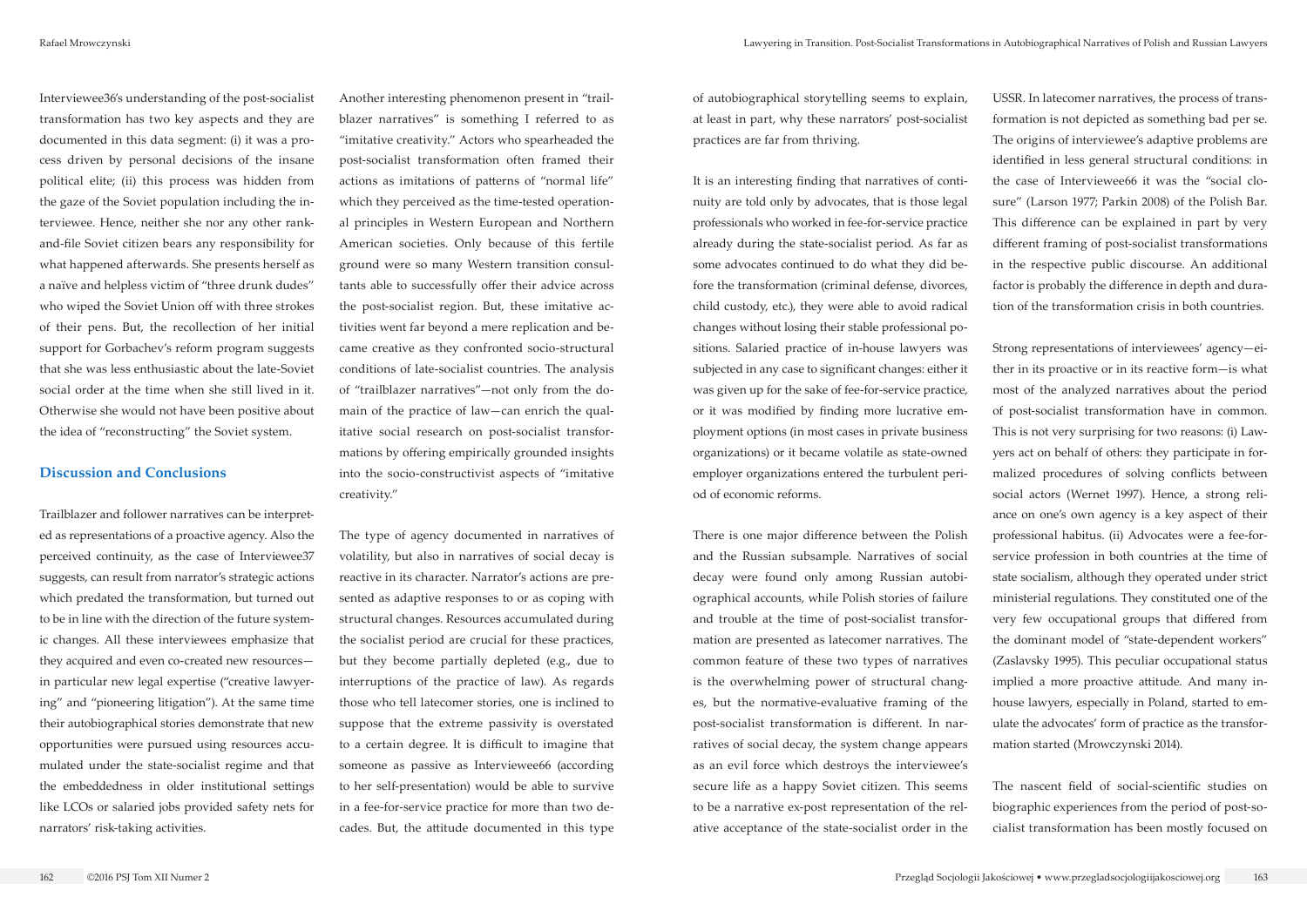Antkowiak, Paweł. 2012. *Samorząd zawodowy w Polsce*. Warszawa, Poznań: Dom Wydawniczy Elipsa.

Berman, Harold J. 1992. "The Rule of Law and the Law-Based State (Rechtsstaat). With Special Reference to the Soviet Union." Pp. 43-60 in *Toward the "Rule of Law" in Russia? Political and Legal Reform in the Transition Period*, edited by D. D. Barry. Armonk, NY, London: M. E. Sharpe.

Blumer, Herbert. 1998. *Symbolic Interactionism. Perspective and Method*. Berkeley, Los Angeles, London: University of California Press.

Bohnsack, Ralf. 2010. "Documentary Method and Group Discussions." Pp. 99-124 in *Qualitative Analysis and Documentary Method in International Education Research*, edited by R. Bohnsack, N. Pfaff, and W. Weller. Opladen, Farmington Hills, MI: Barbara Budrich Publishers.

Charmaz, Kathy C. 2006. *Constructing Grounded Theory: A Practical Guide Through Qualitative Analysis*. Thousand Oaks, CA: Sage.

Domecka, Markieta and Adam Mrozowicki. 2008. "Robotnicy i ludzie biznesu. Wzory karier zawodowych a zmiana społeczna w Polsce." *Przegląd Socjologii Jakościowej* 4(1):136-155.

Feldbrugge, Fredinand J.M. 1992. "The Emancipation of Soviet Law: A Foreword." Pp. xii-xvii in *The Emancipation of Soviet*  *Law*, edited by F. J.M Feldbrugge. Dordrecht, Boston, London: Martinus Nijhoff Publishers.

Fogelklou, Anders. 1992. "New Legal Thinking in the Soviet Law." Pp. 3-26 in *The Emancipation of Soviet Law*, edited by F.J.M Feldbrugge. Dordrecht, Boston, London: Martinus Nijhoff Publishers.

Ginsburg, Tom and Tamir Moustafa, (eds.). 2008. *Rule by Law. The Politics of Courts in Authoritarian Regimes*. Cambridge: Cambridge University Press.

Glaser, Barney G. and Anselm L. Strauss. 1967. *The Discovery of Grounded Theory. Strategies for Qualitative Research*. Chicago: Aldine Publishing Company.

Jordan, Pamela A. 2005. *Defending Rights in Russia: Lawyers, the State, and Legal Reform in the Post-Soviet Era*. Toronto, Vancouver: UBC Press.

Kleining, Gerhard. 1982. "Umriss zu einer Methodologie qualitativer Sozialforschung." *Kölner Zeitschrift für Soziologie und Sozialpsychologie* 34:224-253.

Kwaśniewicz, Władysław. 2003. "Between a Post-Feudal and a Post-Industrial Model: Polish Society in the 20th Century." *Polish Sociological Review* 4(144):387-397.

industrial workers so far (Mrozowicki 2011) although businesspeople and managers were also investigated (Domecka and Mrozowicki 2008). Some findings presented in this paper suggest that future research on this topic can benefit from including members of highly skilled (professional or proto-professional) groups in broader studies.

They were not very numerous as compared to the rest of the working population. But, autobiographical narratives of their representatives bear the potential for exploring practices and "frames of social orientation" (or agency patterns) that aimed not at mere coping with societal changes but also advanced these changes.

**References**

Larson, Magali Sarfatti. 1977. *The Rise of Professionalism. A Sociological Analysis*. Berkeley, Los Angeles, London: University of California Press.

Lityński, Adam. 2005. *Historia prawa Polski Ludowej*. Warszawa: LexisNexis.

Lityński, Adam. 2010. *Prawo Rosji i ZSRR 1917-1991, czyli historia wszechzwiązkowego komunistycznego prawa (bolszewików). Krótki kurs*. Warszawa: C. H. Beck.

Łojko, Elżbieta, (ed.). 1999. *Studenci prawa o swojej przyszłości zawodowej. Wyniki ankiety 1996-1997*. Warszawa: Wydział Prawa i Administracji Uniwersytetu Warszawskiego.

Mannheim, Karl. 1952. "On the Analysis of 'Weltanschauung.'" Pp. 33-83 in *Essays on the Sociology of Knowledge* (Collected Works, V). London: Routledge.

Materski, Wojciech and Ryszard Żelichowski, (eds.). 2010. *Polska transformacja. Spojrzenie po dwudziestu latach*. Warszawa: Instytut Studiów Politycznych PAN.

Miller, Robert, Robin Humprey, and Elena Zdravomyslova. 2003. "Introduction: Biographical Research and Historical Watersheds." Pp. 1-24 in *Biographical Research in Eastern Europe. Altered Lives and Broken Biographies*, edited by R. Humphrey, R. Miller, and E. Zdravomyslova. Hampshire: Ashgate Publishing Company.

Morison, John and Philip Leith. 1992. *The Barrister's World. And the Nature of Law*. Milton Keynes, PA: Open University Press.

Mrowczynski, Rafael. 2012. "Self-Regulation of Legal Professions in State-Socialism. Poland and Russia Compared." *Rechtsgeschichte* 20:170-188. Retrieved August 07, 2013 (http:// data.rg.mpg.de/rechtsgeschichte/rg20\_170mrowczynski.pdf).

Mrowczynski, Rafael. 2014. "Rechtsberater in staatssozialistischen und post-sozialistischen Gesellschaften. Ein Vergleich zwischen Polen, der Sowjetunion und dem post-kommunistischen Russland." Pp. 133-166 in *Professionen, Eigentum und Staat. Europäische Entwicklungen im Vergleich – 19. und 20. Jahrhundert*, edited by D. Müller and H. Siegrist. Göttingen: Wallstein Verlag.

Mrowczynski, Rafael. in press. "Institutional Professionalization of Lawyers in State-Socialism and Post-Socialism: Poland and Russia Compared." *International Journal of the Legal Profession*.

Mrozowicki, Adam. 2011. *Coping With Social Change. Life Strategies of Workers in Poland's New Capitalism*. Leuven: Leuven University Press.

Nohl, Arnd-Michael. 2009. *Interview und dokumentarische Methode: Anleitungen für die Forschungspraxis*. 3. Aufl. Wiesbaden: VS Verlag für Sozialwissenschaften.

Parkin, Frank. 2008. "Marxism and Class Theory. A Bourgeois Critique." Pp. 143-158 in *Social Stratification. Class, Race, and Gender in Sociological Perspective*, edited by D. B. Grusky. Boulder, CO: Westview Press.

Podgorecki, Adam. 1996. "Conclusions." Pp. 341-357 in *Totalitarian and Post-Totalitarian Law*, edited by A. Podgorecki and V. Olgiati. Sydney, Singapore, Brookfield, Aldershot: Dartmouth.

Rosenthal, Gabriele. 2005. "Biographical Research." Pp. 25-57 in *Biographical Research Methods*, vol. 3, edited by R. Miller. London, Thousand Oaks, New Delhi: Sage Publications.

Schütze, Fritz. 1977. *Die Technik des narrativen Interviews in Interaktionsfeldstudien – dargestellt an einem Projekt zur Erforschung von kommunalen Machtstrukturen*. Bielefeld.

Schütze, Fritz. 1981. "Prozeßstrukturen des Lebensablaufs." Pp. 67-156 in *Biographie in handlungswissenschaftlicher Perspektive. Kolloquium am Sozialwissenschaftlichen Forschungsinstitut der Universität Erlangen-Nürnberg*, edited by J. Matthes, A. Pfeifenberger, and M. Stosberg. Nürnberg: Verlag der Nürnberger Forschungsvereinigung.

Schütze, Fritz. 1983. "Biographieforschung und narratives Interview." *Neue Praxis. Kritische Zeitschrift für Sozialarbeit und Sozialpädagogik* 13(3):283-293.

Schütze, Fritz. 2007. "Biography Analysis on the Empirical Base of Autobiographical Narratives: How to Analyse Autobiographical Narrative Interviews." Part I in INVITE [Initiate New Ways of Biographical Counseling in Rehabilitative